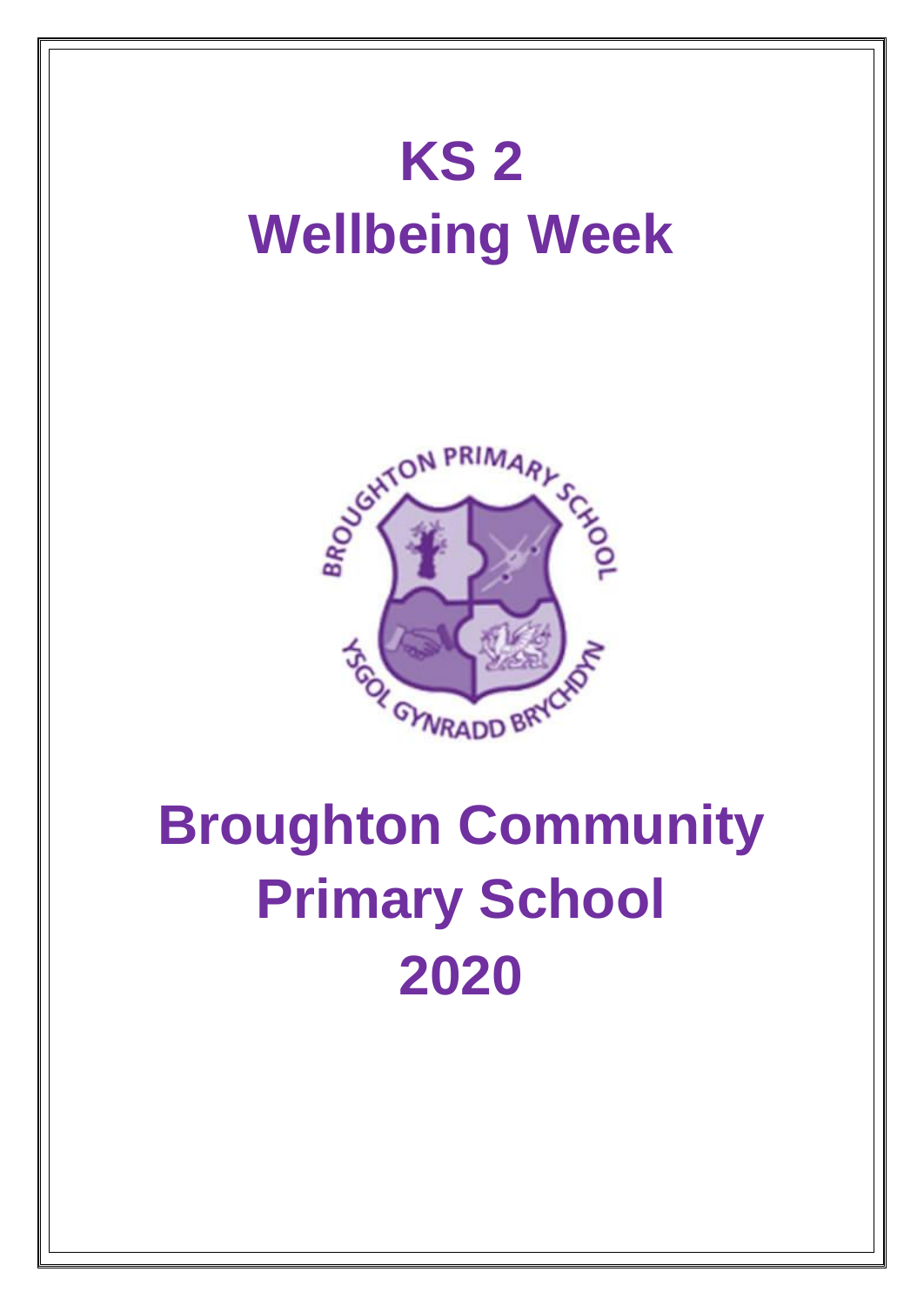## Monday

This week we would like to have a whole school focus on Wellbeing. We are setting the same activities for all year groups in the school so that brothers, sisters and others in your house can enjoy these activities together.You can do some of the activities suggested or think of your own. We would love to see what the whole school has been up to this week so please share anything you have done on the school twitter page or Seesaw.

We will be setting a different activity each day to focus on the 5 Ways to Welbeing.

Today there are some ideas to 'Keep Active'. You could enjoy playing outside in your garden, playing a sport or setting up a circuit or course for you and others in your house to take part in. You could see who can do the most jumps, hops, press ups etc in a given time. Or why not try a workout with Joe Wicks or something more relaxing such as yoga with Cosmic Kids.

You also have an exciting opportunity to compete with students across the globe in an alternative Olympics! Follow the link below to join the Flipgrid student voice games.

Keeping active could just be something simple such as how long can you and others in your house keep a balloon or ball in the air without it touching the ground!

Don't forget we'd love to see what you've been up to on our school Twitter page or Seesaw.

Joe Wicks PE <https://www.youtube.com/channel/UCAxW1XT0iEJo0TYlRfn6rYQ>

Cosmic Kids <https://www.youtube.com/user/CosmicKidsYoga>

The Flip code is svgames to join the grid. This is the link: [https://flipgrid.com/svgames.](https://flipgrid.com/svgames)

5 Ways to Wellbeing [.https://www.youtube.com/watch?v=yF7Ou43Vj6c](https://www.youtube.com/watch?v=yF7Ou43Vj6c)

## Tuesday

.

Today there are some activities to help you 'connect' to others. At the moment we cant see our friends or family members that don't live with us. This might make us feel sad and lonely. Even though we can't meet up with the people we would like to right now we can still find ways to 'Connect' with others. Think of someone you are missing seeing at the moment or someone who you think might be feeling lonely. Below are some ideas of ways you can connect

- 1. With the permission of an adult phone or video call someone that you haven't spoken to for a while or who would love to hear from you.
- 2. Make a note, card or postcard that you can post or if local pop through a friend or family members letter box. Tell them something that will make them smile and know you are thinking of them. (Get permission from an adult and remember social distancing rules).
- 3. Take time to spend quality time and connect with the people in your house, play a game or watch a film or programme together.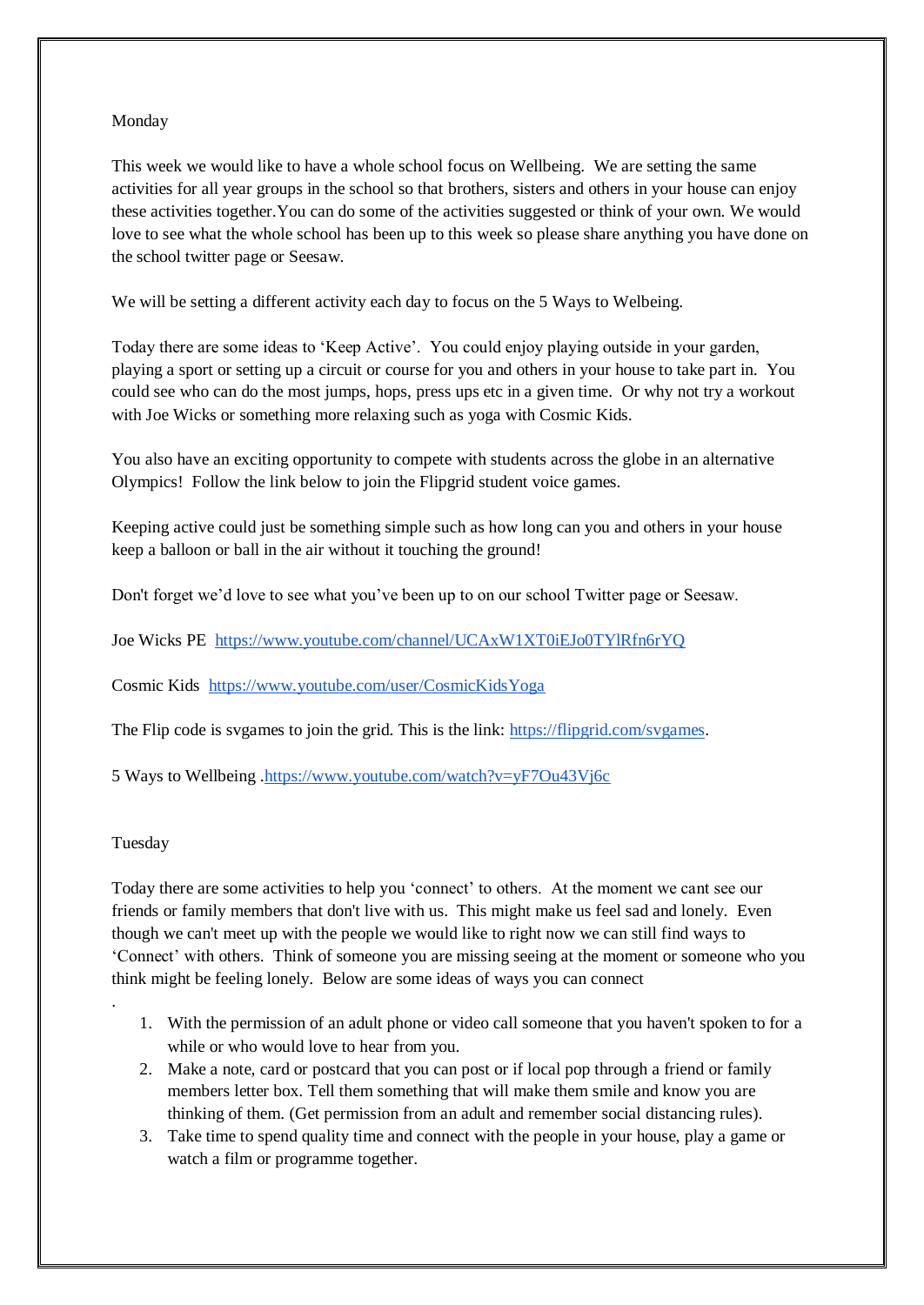## Wednesday

Today we are looking at the 'Keep Learning' way to wellbeing. Keeping your mind learning throughout your life helps to give you a good sense of wellbeing. Today learn a new skill, there are some examples below or just learn something you've always wanted to!

Rose Napkins Make a rose out of a paper napkin. Video (4 min in length) can be found at: <https://www.youtube.com/watch?v=-m-CkfjpO-U> Resources: 2 ply paper napkins

Origami animals and objects Make origami animals and objects out of paper. Origami instructions and videos can be found at:<https://origami.me/diagrams/> Resources: Paper

Sign the alphabet, can you learn to sign your name? <https://www.youtube.com/watch?v=DgIvXXdwjvw>

Learn to sign a song <https://www.bbc.co.uk/teach/bring-the-noise/i-am-a-robot-bsl/zfhvvk7/>

We'd love to see your new skill on Twitter or Seesaw.

Thursday

Today we are looking at 'Give'. Giving to others makes us feel good, it doesn't have to cost you anything, you could even just give someone a smile, your time or a kind word.

Why not give someone a simple thank you, put a poster in your window to thank people who may be working to help you or others such as the NHS, the person who delivers your post or other deliveries to your house.

You could make something to give to someone in your house or neighbourhood like a card or a paper rose or an origami animal with a little message (see yesterday's links for instructions). Remember social distancing rules.

If you are allowed, at 8pm stand on your doorstep and *give* your thanks by clapping to the NHS and other people working to help us.

Friday

The last day of our whole school wellbeing week. We hope you have enjoyed the week - Don't stop! Now you've tried activities for each of the 5 ways to wellbeing keep going - it's important to be kind to others and yourself!